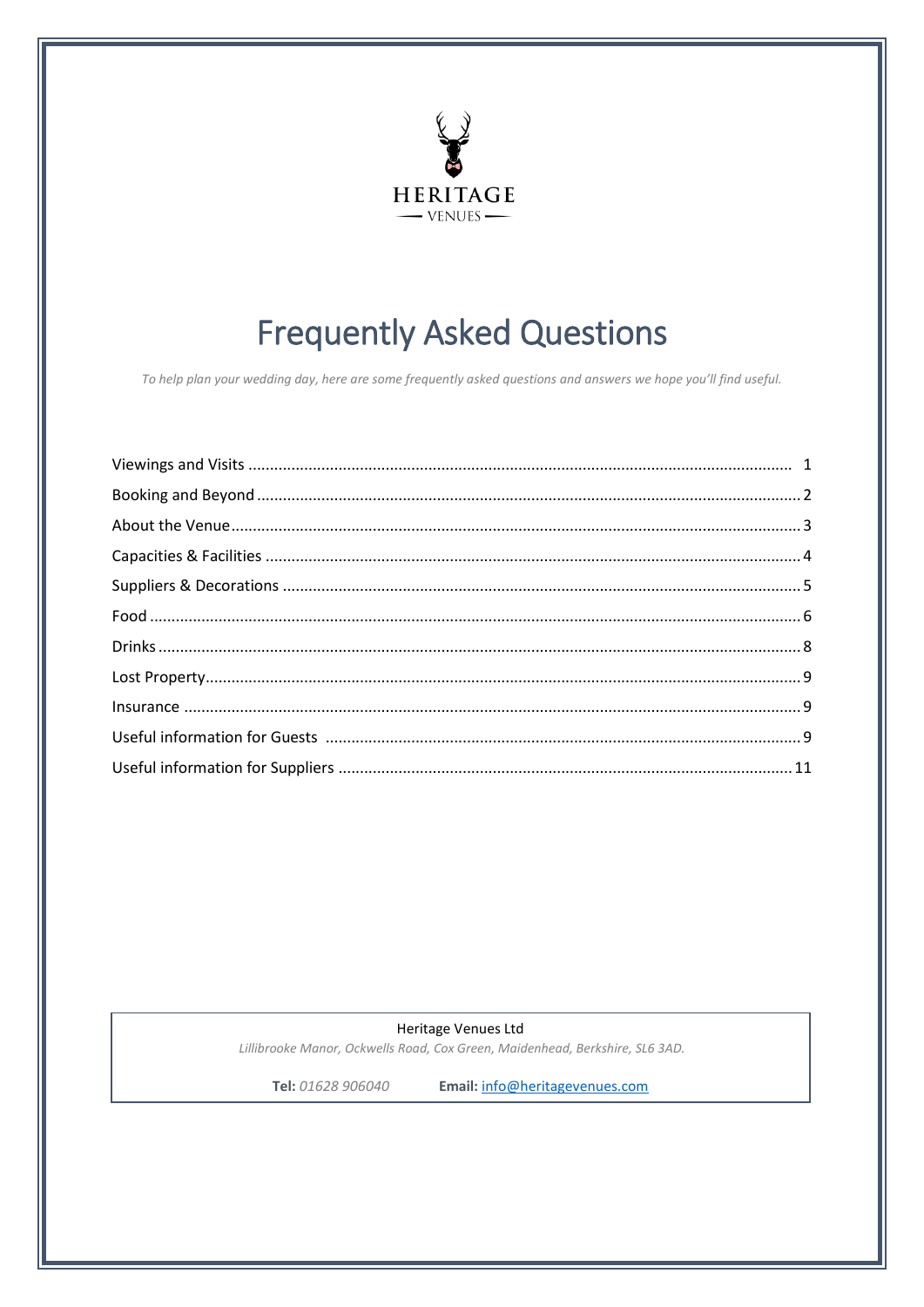

# **Viewings and Visits**

# **Can we visit at any time?**

*There are times when our clients' privacy means viewings and visits can't be made. Please contact us on 01628 90 60 40, or send us an email to [info@heritagevenues.com t](mailto:info@heritagevenues.com)o book your visit. Weekdays 9am-5pm, and Saturday mornings while the venue is being set up for a wedding, are usually the best times. This also applies if you want to arrange a time to visit with suppliers, friends and family members.* 

## **What happens at a viewing?**

*Our experienced sales & events team will show you around the whole venue, tailoring your viewing to the time of year you are thinking of getting married, and your vision of the day. They will provide you with lots of information and suggest options based on the information you give them. Please allow 15-20 minutes for the viewing, after which you are very welcome to look around unaccompanied, taking your time to begin shaping your ideas. We have photobooks available in the office and Cottage Room demonstrating the venue's potential and providing inspirational ideas.* 

# <span id="page-1-0"></span>**Booking and Beyond**

## **Can I hold a date?**

*Yes, once you have viewed the venue and decide you want to book, we'll hold your date for a maximum of three days so you have time to review the Terms & Conditions (T&Cs) and make payment.* 

## **What's needed to secure my booking?**

*Payment of the full licence fee to Lillibrooke Manor Ltd for your date, plus the signed booking form and T&C's (this is done electronically, no snail mail!). No further payment is required until six months before your wedding day – see the HVL T&Cs for details.* 

*A summarised payment schedule is below – please see T&Cs for LML and HVL for full details.* 

| <b>Payment Date</b>                                           | <b>Scheduled Payment</b>                                                                                    |  |
|---------------------------------------------------------------|-------------------------------------------------------------------------------------------------------------|--|
| On booking                                                    | Venue Hire fee to LML (25% on<br>booking, 25% after 3 months,<br>remaining 50% after 6 months)              |  |
| 6 months before the<br>Event Date                             | £6,600 inclusive of VAT to HVL                                                                              |  |
| One month before<br>the Event Date                            | The unpaid balance of the<br><b>Total Cost to HVL</b>                                                       |  |
| On receipt of invoice<br>or card payment on<br>the Event Date | Any unpaid balance or<br>Additional Payments (e.g. bar<br>tab, additional purchases,<br>damage, etc) to HVL |  |

#### **What happens after I've booked?**

*We'll send you a document pack with your confirmation of booking to help take you through what we need from you and when, and when we'll be in touch about your tasting evening and meeting our Operations and Events team. This will include useful templates to use for your room layout, table plan and dietary requirements.* 

*We understand that once you've confirmed your booking you'll be busy with many other things, so we won't take it personally if we don't hear from you for a while! In the meantime, we recommend using the excellent planning tools on web sites such as Hitched to make the process stress-free.* 

*We strongly recommend you take out reputable and comprehensive wedding insurance on the day you book the venue, including Public and Personal Liability.* 

#### **Can I cancel, and what is your policy?**

*Yes, you can cancel and the level of refund you may be entitled to at the time are set out in the Terms & Conditions. If you would like us to send you a copy before deciding whether to book, please contact us at [info@lillibrookemanor.co.uk.](mailto:info@lillibrookemanor.co.uk) Otherwise they will be sent to you when you confirm your booking, with sufficient time to review them and ask any questions before signing and making payment.* 

# **On-Site Ceremony:**

## **Where is licenced for a Ceremony onsite?**

*Lillibrooke has 4 licensed spaces for ceremonies - the Small Barn, Great Barn, Engine House, and the Cloister Garden for outdoor ceremonies. Your guest numbers may dictate which of these options will be best for you.*

#### **Who books the Registrar?**

*This is something you need to do direct as early as possible – the Royal Borough of Windsor & Maidenhead have a helpful page on their web site at: [https://www3.rbwm.gov.uk/info/200154/births\\_deat](https://www3.rbwm.gov.uk/info/200154/births_deaths_and_ceremonies/77/getting_married) [hs\\_and\\_ceremonies/77/getting\\_married](https://www3.rbwm.gov.uk/info/200154/births_deaths_and_ceremonies/77/getting_married) Lillibrooke Manor is a registered and approved venue.* 

#### **What is the civil ceremony fee?**

*If you are having an onsite ceremony, once you have booked your Registrar please let us know, as the civil ceremony fee will need to be added to your quote. The fee is £350+VAT and covers the setup of the ceremony area with all chairs (indoor use only), tables, linen, use of speaker systems, projector screens, cleaning thereafter and the civil licence fee.* 

# **What do we use for seating if we have an outdoor ceremony?**

*You are welcome to hire in your own seating should you wish, or we can supply white folding ceremony*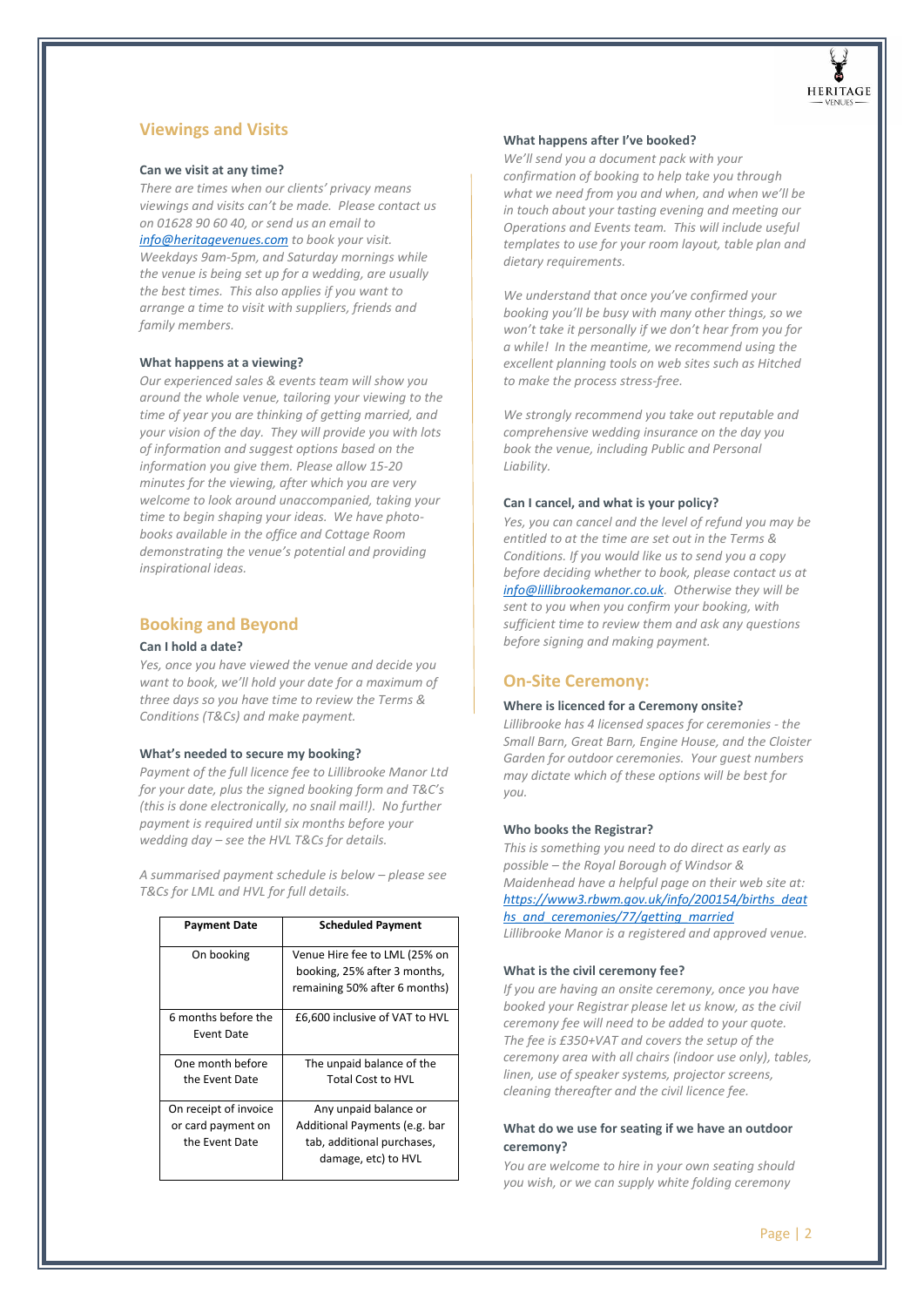

*chairs, for which there is an extra charge. Please contact a member of our team for pricing.*

# **What happens if it rains- wet weather plans for outdoor ceremonies?**

*Should you have planned an outdoor ceremony, but on the day make a decision to have the ceremony indoors instead due to the weather; we would need to set up in the Small Barn. We ask where possible that the call is made as far in advance as possible, so our staff are aware, and to avoid any very last minute changes of set up. Any suppliers who are part of the outdoor setup e.g. florists or musicians, will also need to be made aware so they know where to set up.* 

# **Off-Site Ceremony:**

What Churches are closest to Lillibrooke?

- *Saint Mary's Church, White Waltham*
- *Waltham Saint Lawrence Parish Church*
- *Ruscombe Church, Twyford*

# **Can we come in to dress the venue ourselves?**

*You're welcome to do this, but we ask that you use suppliers for decorations that require high ladder work such as lighting, bunting from the rafters, etc. Your suppliers must provide their own ladders. See the separate Information for Suppliers sheet at the end of this document for the information we need well in advance if they are not our approved suppliers. Please also note that the supply and placement of hay bales can only be through our approved supplier.* 

*Time of access on the day for you and/or your suppliers is by prior arrangement and is agreed at your Operations meeting. Generally, anything after 8am will be fine, and an earlier start may incur extra charges from our cleaning contractor if they need to come in during the early hours of the morning.* 

#### **Can I come in the day before and set up?**

*We can't promise the day before will be available as it's very likely there will be a booking, so please prepare for same day set up. Couples will quite often make this a duty of their Ushers and/or family members. If 7 days in advance the venue is still available the day before, you'll be welcome to plan your set-up then. Alternatively, we are happy to provide extra staff to set up personal touches for you on the day (table dressing including favours, table plan on easel, card box, etc.) and this should be discussed in advance at your Operations meeting. A quote will be provided based on the time required, together with clear confirmation of the agreed brief.* 

#### **When must we vacate?**

*If you have a standard licence the bar will close at 11.30pm, leaving your party to wind down and all guests to have left the venue by midnight. If you have* 

*requested (and been granted) a bar extension, the same timing of 30 minutes after the bar closes applies.* 

*We would appreciate your cooperation in ensuring guests leave at the appropriate time, and as quietly as possible, in consideration of our neighbours. It is a good idea for someone within the party (quite often bride and grooms' parents) to be asked to take responsibility for this to happen and gently encourage guests to leave. In extreme circumstances if there has been undue delay in guests departing, we may need to charge extra staff time accordingly.* 

# **When must we / suppliers collect things left at the venue overnight?**

*Without fail everything (including guests' cars) must be collected between 8am and 10am the following day – Bank Holidays may require different timings by arrangement. It's very important the deadline isn't overrun as the gates will be locked, or another event will be in progress! Please ask suppliers of lighting rigs or set-ups that will take some time to clear, to liaise with us well in advance so we can agree set-up and removal times (often overnight or very early morning) around our cleaning schedule and set-up for the following day.* 

# <span id="page-2-0"></span>**About the Venue**

#### **What's included in the licence fee?**

*The exclusive hire of the whole of Lillibrooke Manor for your day (from 8am and standard end time of carriages at midnight) – please refer to Lillibrooke Manor Ltd (LML) T&Cs. Projector screens, mics, Audio-visual equipment in the barns (not for use by bands and DJs), basic lighting (see AV below), heating and cleaning.* 

*Lillibrooke's gardeners plan their work around event days to ensure the grounds, lawns and gardens look their very best for your day.* 

*Lighting - the Small Barn has fairy lights in ivy on wall hung carriage wheels, together with down lighters. The Great Barn has fairy lights in ivy around the perimeter and on the candle chandeliers, roof and beam down lighters, and feature 'wash' lighting to the apex of the roof, which can be set to rotate through a change of colours, or to one static colour to match your theme.* 

#### **What is** *not* **included in the licence fee?**

*Generally anything that would be specific to your needs and/or taste for your event, and which you would probably use a supplier to provide, such as flowers, room theming and dressing, additional lighting, vintage crockery, entertainers, seating for outdoor ceremony, and the ceremony fee.* 

*Food and drink is quoted for as a separate per head*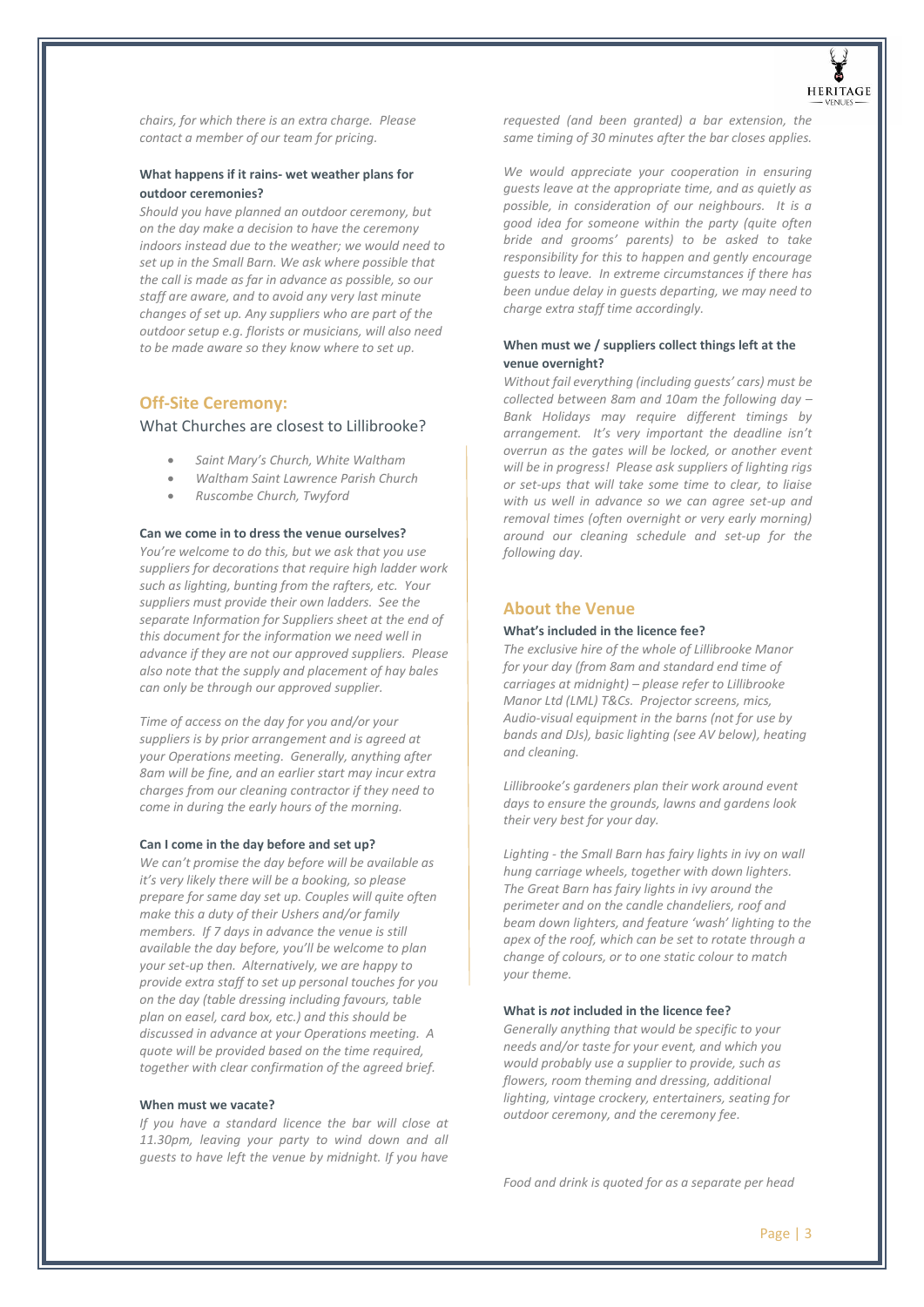

*cost, including the necessary staffing dependent on guest numbers – see Food & Drink for more details.* 

*The following additional fees apply (all excluding VAT): Civil Ceremony fee (not including Registrar's fee) £350*

*Bank Holidays and New Year's Eve - £1000 Easter Sunday £500 Day before a Bank Holiday £200* 

#### **What photographic locations are available?**

*Lillibrooke's 15 acres of stunning grounds and the listed buildings provide many beautiful backdrops. Heritage Venues' approved photographers are very familiar with the venue, and know all its interesting nooks and crannies! If you use your own photographer, they are welcome to visit by appointment beforehand to familiarise themselves.* 

#### **Is there accommodation onsite?**

*Lillibrooke Manor does not have any accommodation onsite, although future plans include renovating the Manor House and outbuildings for that purpose. In the meantime there are a huge variety of local hotels and accommodation to choose from. To help you find the best accommodation close by and to ensure that you always get exclusive special offers, we have put together a unique Hotel Map. These special offers can be booked by telephone or online – see below, and the Hotel Map can be viewed on our web site under Accommodation.* 

*Note that you can also personalise your Hotel Map link free of charge – i.e. 'Charlotte & David's wedding' before sending it to your guests / including the link on your invitations. It's quick and easy to do – just call the number below and quote the reference when making the request.* 

*Hotel reservations: +44 (0)20 7292 2320 Quote Special Reference Code: MP7GC [www.HotelMap.com/pro/MP7GC](http://www.hotelmap.com/pro/MP7GC)*

*If you're booking the hotel direct you and your guests can still achieve the discount by quoting the MP7GC reference.* 

#### **Do we have use of the Manor House?**

*The internal spaces of the Manor House are currently out of use and off limits; however the exterior of the Manor House makes for a stunning backdrop for your photos and confetti shots. The Manor House Garden is also a beautiful space should you wish to hold your drinks reception in the grounds.* 

#### **Is there a private area we can use to get ready?**

*Yes, we have the private Cottage Room, which is yours for the day. Facilities include dress hooks, dressing table and mirror, comfortable seating, table and chairs (required for your meeting with the Registrar),* 

*heating, coffee machine and mini fridge with soft drinks and bottled water (also for use with the coffee machine), and umbrellas. The nearest WC is just across the courtyard in the Small Barn.* 

*If you're arriving on site early, we can provide a hamper for the bridal party at an additional cost.* 

#### **Can we bring our dogs?**

<span id="page-3-0"></span>*We are pet friendly and you're welcome to bring your dogs to walk them in the grounds - we'll be happy to provide drinking water for them. Please bag any mess and remove from site. Unfortunately we cannot generally allow them in the Barns (with the exception of guide dogs), or wherever food is being served. However, if this is very important to you please discuss with the team.* 

# **Capacities & Facilities**

# **How many guests can we seat for the ceremony?**

*Great Barn: 170 Small Barn: 130 Cloister Courtyard: 170\* Engine House: 60* 

*\* If the Small Barn is used as a 'wet weather' option, note its maximum capacity is 130 seated. Where you have larger numbers for an outside ceremony, you might consider hiring a Capri marquee for the courtyard which works very well in wet weather – see Lex Marquees in our approved suppliers list.* 

# **How many guests can be accommodated for a sit down meal?**

*Great Barn: up to 170 with tables (round tables) Engine House: up to 50 with circular tables Small Barn: up to 80* 

*Note that where maximum numbers are seated for a meal in the Great Barn, it will be necessary to move or reconfigure tables afterwards to accommodate the bar and dance areas. Please feel free to discuss this with a member of the team as part of your planning.* 

#### **Can we invite more guests for the evening?**

*Of course, and it's very common to have different guest numbers for day and evening. Please let us know in advance how many guests you have so that we can include this in our quotes, planning and staffing – a rough estimate initially will be enough, with confirmed numbers a minimum of 1 month before.* 

#### **How many car parking spaces does the venue have?**

*The main car park accommodates 50 cars, with additional spaces next to the Great Barn, and coach parking where required. The venue sits in 15 acres, and overflow parking is provided in the small paddock as required with as many as several hundred cars parked onsite for some events during the summer months.*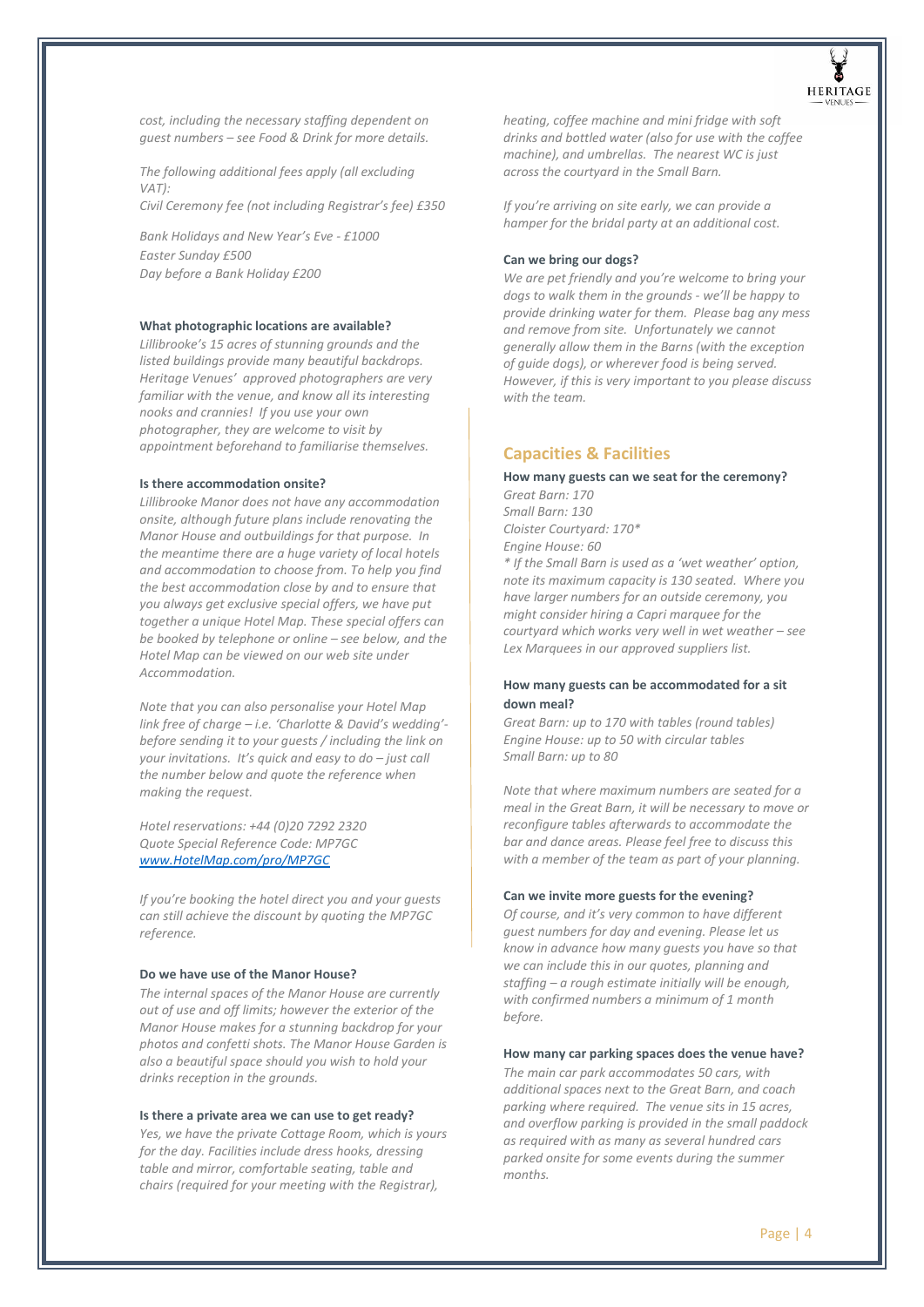

#### **Can cars be left overnight?**

*Yes, but must be collected without fail between 8am and 10am the following day (by arrangement on Bank Holidays). See guest information page for more details.*

## **Does the venue have heating?**

*Yes, both barns are fully heated, as are the Engine House and Cottage Room. All areas are pre-heated on cold winter days to ensure a comfortable temperature on arrival.* 

#### **How many toilets are there available onsite?**

*We have 1 in the Small Barn and 7 in the Great Barn; one being a disabled toilet with a baby changing unit.* 

#### **Do you have baby changing facilities?**

*Yes, a fold-down changing table and nappy disposal bin are located in the disabled toilet in the Great Barn. Toilets must please not be used for nappies.* 

# **Do you have facilities for people with disabilities?**

*Yes, we have ramps to use around the venue and a disabled toilet in the Great Barn. These guests can park close to the entrance of the Great Barn for easy access. No 'blue badge' is required and we're happy to accommodate any of your guests who have limited mobility. Please let your event manager know beforehand if ramps and assistance will be required so that our staff can be on hand to help.* 

#### **What AV equipment do you have?**

*We have a high quality Bose audio system in the Small Barn with Bluetooth connection for use with your iPad/iPhone for ceremony and background music, a drop-down projector screen and ceiling hung HD projector. The Great Barn has a large full range Bose system with speakers placed throughout the barn for superb audio clarity, hand held and headset radio mics, 6m projector screen, ceiling-hung projector, and laptop. If you wish to show photos just load them onto a memory stick for use with our system. A sound limiter is set at 96dB.* 

*Please note that Apple Mac equipment, laptops and software including iPads, are quite often tricky to set up due to their lack of connections, and sometimes are not compatible at all. Our strong preference is to use a memory stick on our own laptop, but if you do need to use Apple Mac equipment please book in a trial run before the day, to ensure everything is tested in advance and solutions can be found wherever possible.* 

*AV systems in both barns are free of charge for speeches, background music and individual acoustic musicians who require a mic (with reverb if required).* 

#### **When can the band/DJ set up their equipment?**

*This is up to you, but the two main options are usually before meal service, or just after it. Bear in mind that bands will also need to do a sound check.* 

#### **How loud can the band/DJ play?**

*A sound limiter is installed and set at a very healthy 96dB as maximum, in line with local Council requirements (some venues are more limited if they have very close neighbours). Your professional entertainers will be used to working with limiters and how they operate.* 

#### **Is Lillibrooke a smoke-free environment?**

*By law and because the barns are wooden structures, there is strictly no smoking inside or close to the barns. However, guests can use the designated smoking areas in the Cloister by the Small barn, in the Great Barn garden to the rear of the Great Barn, and at the tables in the Manor House garden behind the Manor House. Upturned flower pots and sand containers used as ashtrays denote the areas. We do ask for people's co-operation to use the ashtrays provided.* 

# **Is there any information we should pass on to our guests?**

*It's always best to give your guests full and clear information to help make their arrangements easier, and we've put together some useful details at the end of this document that we recommend you send on to them.* 

# <span id="page-4-0"></span>**Suppliers & Decorations**

# **Do we have to use your preferred suppliers, or can we book our own?**

*You don't have to use our preferred suppliers, with the exception of hay bales which must be booked through Bales4Events to ensure the minimum mess and avoid additional cleaning costs, and also Titanium fireworks for firework displays as the danger to the barns with fireworks is so high.* 

*Please bear in mind that our suppliers come highly recommended because of their professionalism, reliability, detailed knowledge of what works well at Lillibrooke, and achievement of continual positive feedback. Their insurances and H&S documentation has been pre-approved by us, and they are compliant with all our fire/health & safety requirements.* 

*If you use your own suppliers they will be required to submit documentation well in advance for our approval (see 'Useful Information for Suppliers' sheet below). Please provide a list of the suppliers you'll be using to our team as early as possible.* 

*It's very important that if you're thinking of having something out of the ordinary you contact us to discuss it before confirming a booking with a supplier.*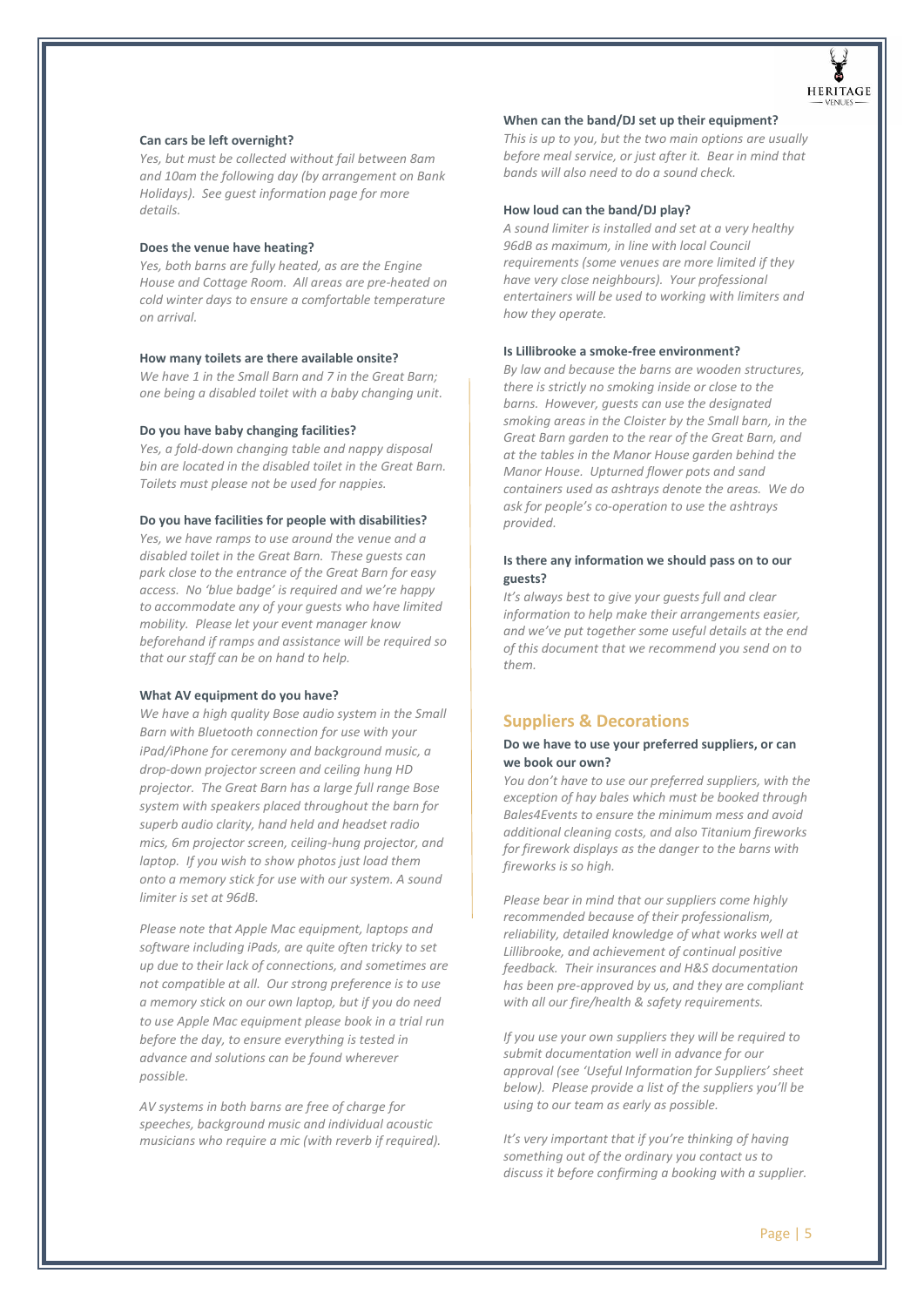

*Examples are animals as ring bearers, fun fair, arrival by helicopter, circus acts…etc. We love the variety of themes and individual touches at our weddings and will work with you to make things happen wherever we can – but sometimes there are limitations, so do please discuss with us first. This also applies to external food and drink suppliers (see Food & Drink section).* 

## **Are there fire restrictions at the venue?**

*More care is required due to wooden structures, but the limitations below are sensible precautions in terms of fire safety.* 

# **Do you allow fireworks and sparklers?**

*We do indeed, but we are obliged to use Titanium for fireworks who are fully approved by our insurers. Very loud bangs do need to be avoided. Low noise displays only are allowed Sunday – Thursday, with standard fireworks for Friday & Saturday. Sparklers can be used in specific outside areas and with necessary controls in place – similarly with fire eaters too! Please discuss with us before making any booking or bringing sparklers on site.* 

# **Do you allow Chinese lanterns?**

*Unfortunately not, as they are not safe for the environment.*

# **Do you allow candles and nightlights inside the barns?**

*Naked flames are not allowed, but tea lights or small candles in covered containers (e.g. hurricane lamps) are acceptable. Proposed containers should please be approved by us during your planning. Alternatively, digital candles are fine and look just as good as the real thing.* 

#### **Do you allow a fire pit?**

*We do allow small fire pits outside 3m away from the Great Barn, and understand one may be required as part of your ceremony. It is with regret that we cannot allow these inside the buildings for fire safety reasons. We would ask that a protective base is supplied and used as they will otherwise leave scorch marks on the grass – not required for shingled areas. It's always best to discuss with us well in advance.*

#### **Can we use drone photography/videography?**

*Lillibrooke is in a 'no fly' zone as White Waltham aerodrome is very close by. Your photographer/ videographer will need to have the relevant drone pilot qualification, and gain written approval from White Waltham, whatever the height/weight of their drone. Their approval should be sent to us, and include the agreed drone flight date, time and duration. It is not possible for amateur drone owners to use their machines at Lillibrooke. The qualified drone pilot must also advise you if weather conditions are such on the day that the flight cannot take place.* 

#### **Are we allowed hay bales?**

*Yes, these are fine and they go very well at Lillibrooke. However it is necessary for you to use our preferred supplier for these, as they provide full clean up afterwards to keep the venue looking its best for the next event.* 

## **Do you allow glitter, confetti and confetti cannons?**

*Yes, in outside areas of the venue, but it must please be biodegradable. Confetti cannons are allowed, though there is an additional cleaning charge of £60+VAT for their use. Please advise us in advance if you will be using one, so we can add it to your quote.* 

#### **Do you allow smoke or haze machines?**

<span id="page-5-0"></span>*Sorry, no – they set off the smoke detectors and we naturally have to evacuate the buildings when the fire system is activated – a sure way to put a dampener on the party mood!* 

# **Food**

# **What else, other than the cost for the food itself, is included in the price per head?**

*Included are: Round tables, trestle tables (for long top table/buffet stations), gold Napoleon and Chiavari banqueting chairs (used for the inside ceremony setting and wedding breakfast), wooden easels (x 2), cloakroom with hangers, white table linen (tablecloths and napkins), white crockery, cutlery, glassware (in conjunction with a Drinks Package/Glassware Package), use of projector, screen, mics, audio system for speeches and background music, and full staffing – see below.* 

#### **Do we pay separately for staff?**

*No, this is built in to your catering price per head and will include a dedicated Event Manager, waiting staff, bar staff, full catering team, and facilities manager/ technical support to assist you and your suppliers as required.* 

#### **Do you offer a menu tasting?**

*Yes we have tasting events where you can sample some of the exciting dishes that the Head Chef and his team produce. We hold a tasting event at the start, middle and end of the year where we provide a selection of our most popular dishes and you'll also have a chance to sample drinks from our drinks packages. This is complimentary for each couple as part of your booking, and the sales team will be in touch to invite you to one of these.* 

*The purpose of a tasting evening is just to provide an insight into the exceptional quality of the food and its presentation. We cannot offer private tastings, and it is of course not possible to produce every dish on our menus! Note that where you have booked at short notice (1 year or less) or where your date has been moved due to unforeseen circumstances, a tasting*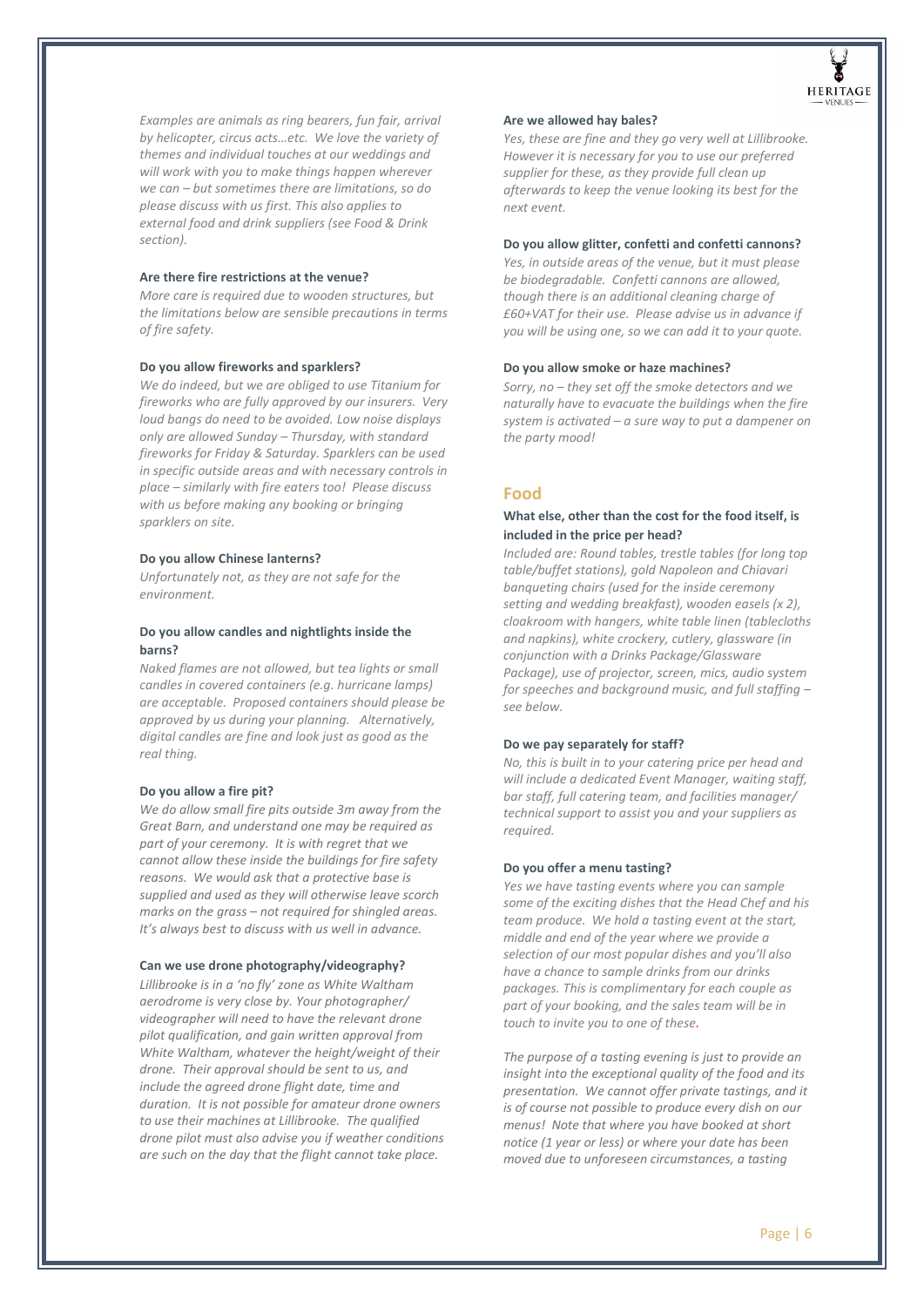

*event may not be available for you to attend although we will try our best to provide one.* 

#### **Do you change your menus?**

*Our Chefs are always coming up with new and exciting dishes and we generally change the menu once a year. The most popular choices will remain on the menu, although their presentation or accompaniments may be adjusted. We will give you a copy of the latest menus at the tasting event, or email them on request at any time. Also keep an eye on the web site and social media for updated food photographs.* 

#### **How many dishes do we choose for our guests?**

*We ask you to choose one meat and one vegetarian option, and this is the most usual way to cater for larger numbers. You should then ask guests on your RSVP's to let you know if they have any dietary requirements or (very importantly) food allergies, which you should then carefully mark up on a table plan template that we'll provide, and send to us no later than one month in advance.* 

*If you would like to allow your guests to choose between two meat options, there will be an extra charge for this to reflect the additional time and staff required for preparation and service, and you should be aware that this will nonetheless impact on the speed of service during your meal. Please enquire with the sales team regarding the extra charges if you would like to provide additional choices for your guests.* 

#### **Do you have food options available for children?**

*Yes, a Children's menu is available, and one choice should be selected from the menu for all your young guests. Alternatively, we can serve ½ portion of the chosen adult menu, charged at half price. As with your adult guests, you must advise us of any dietary requirements and (very importantly) allergies – see above. If you send the children's menu to parents, please ask them to specify all the dishes their child will be happy with so you can choose one that will suit them all, other than any special dietary requirements / allergens of course.*

#### **Can we design our own menu?**

*You are more than welcome to customise your menu so that it is perfect for your big day. Please don't hesitate to contact our sales team with any questions regarding this so they can discuss with our Head Chef.* 

# **How many canapés do you suggest?**

*We would suggest a minimum of 5 per person when served after the ceremony/on arrival as many people will be quite hungry after an early start. Allow for more if you plan to have quite a long gap for photographs before your Wedding Breakfast. You'll need to take your guests' dietary requirements into account when selecting your canapes, to ensure there are suitable options for everyone. Be sure to have a* 

*look at our popular canapes and shots combinations – see 'novelty' drinks in the next section.* 

## **Can you cater for our guests who are vegetarian or have food allergies?**

*Yes, we can cater for any dietary requirements as long as we know about them in advance. We'll need to know who these guests are, where they are sitting and what their requirements are. This should be sent to us on the table plan template we provide in advance of your wedding. Being clear about any allergies is extremely important given the very serious consequences they can have.* 

*We believe all your guests should be served amazing food, whatever their dietary needs. The constant flow of positive feedback shows it is really appreciated by those who are sometimes made to feel like an 'after thought' by less flexible caterers!* 

# **Can the outdoor pizza oven, BBQ and hog roast cooked on the spit outside, be provided at any time of year?**

*Generally when the weather is extremely cold (December through to March) these will be cooked in the kitchens. Cooking methods are used which create a very similar look and taste to the outdoor offerings. This is done not only because your guests will not want to be outside in very cold weather or to lose heat from the Great Barn, but also in consideration of the working conditions of our kitchen team!*

#### **What time are evening suppers served?**

*This will depend on your itinerary and timing of other catering earlier in the day. Service of suppers should be no later than 45 minutes before last orders (depending on whether you have a standard or extended bar), to ensure your guests have the opportunity to eat without being rushed and before they need to leave the venue.* 

## **Should we provide our contractors with a meal?**

*It depends on the T&Cs of your suppliers and/or what you agree with them. If a hot meal is required we would generally supply them with the main course only from your final wedding breakfast menu. It is best to check your contract with the suppliers as they may stipulate it. It is also good to let your contractors know what to expect and when. We generally serve suppliers their meal in the Engine House or Small Barn once we have served all of your guests their main meal in the Great Barn. Price is dependent on what you select.* 

# **What is the absolute cut-off time for changes to be made?**

*Because of the exclusive hire you enjoy, your day will be planned by us well in advance in terms of staffing, i.e. Event Manager, Waiting Team, Kitchen Team, and placing orders with our suppliers. It is therefore*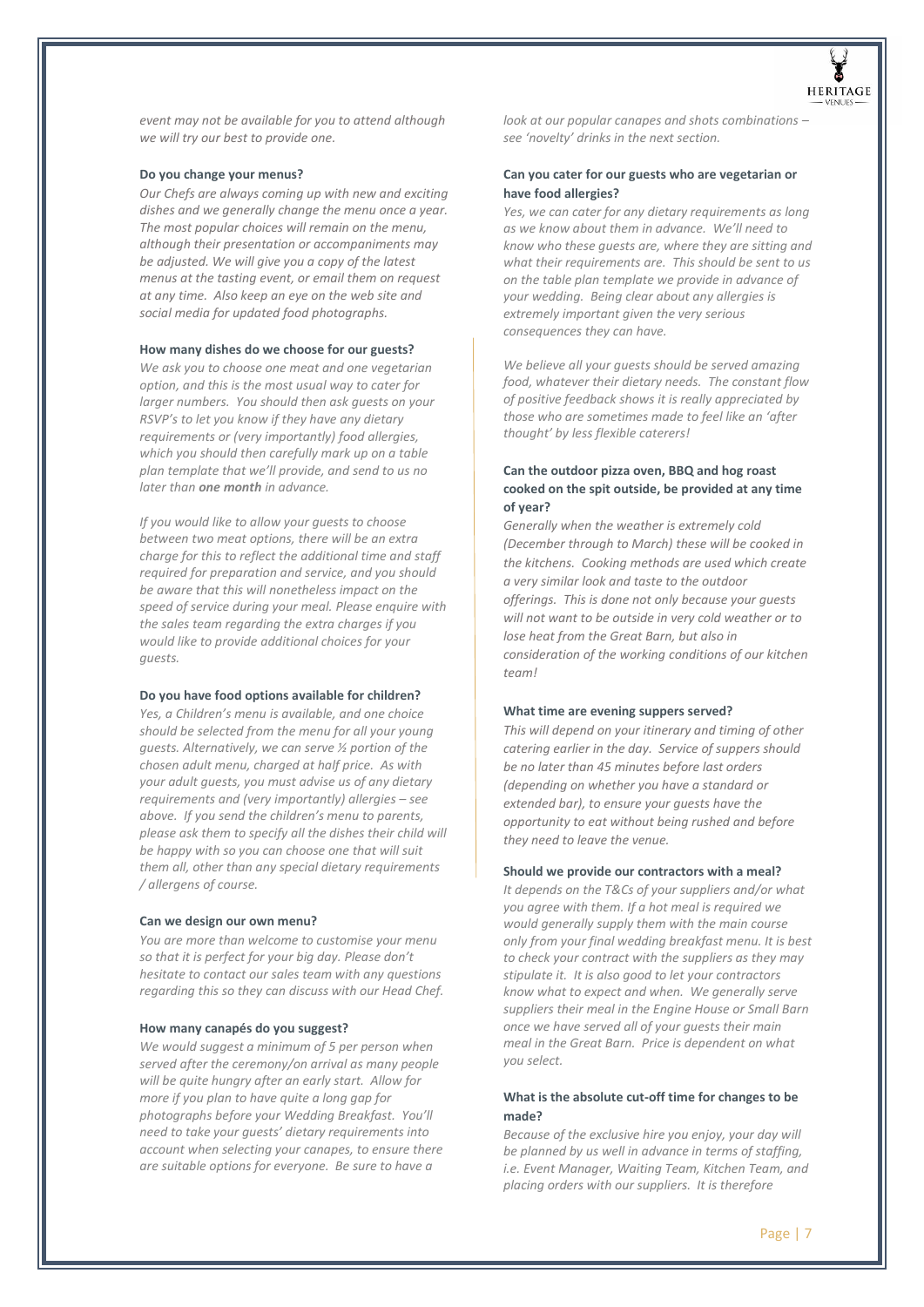

*necessary to have an absolute cut-off date one month beforehand, with any final (minor) changes no more than 14 days beforehand.* 

*Please note that no refund can be given for reduced guest numbers within the 14 day period. Similarly, it is unlikely that short notice additions other than one or two people can be accommodated. For any short notice guest additions, please remember to still provide us with their dietary requirements / allergens.* 

# **Do you have a cake stand and knife?**

*These are usually provided by your cake supplier, but we do have a cake knife for your use if required – please just let us know at your Operations meeting if you need it.* 

## **Can we bring in external food or drink suppliers?**

*Heritage Venues has its own kitchens and highly experienced chefs based at Lillibrooke Manor, so there is generally no need for external suppliers. Where we've catered for the reception / wedding breakfast we cannot mix external catering with our own on the same day (such as a catering van for evening supper) or allow external caterers to offer something we can supply. This also applies to family/friends supplying any hot or cold cooked food. This is to ensure our full control over the quality, safety and provenance of food cooked and served throughout your day.* 

*If you want to bring in something such as a pick 'n mix table, that will be fine as there's no food risk involved. Some of our preferred suppliers offer stocked sweet carts which are a pretty addition to the day.* 

*We do offer limited days/times where an external caterer can be used where we cannot cater for a specialised requirement such as kosher food or regional Indian food. Different charges apply, and Health & Safety/ Food Hygiene documentation is required, so please get in touch with our Sales team to discuss.* 

# <span id="page-7-0"></span>**Drinks**

#### **What drinks are included in the minimum spend?**

*We offer drinks packages that can be tailored to your day. Please refer to our Wedding Breakfast Menus for more information on price, and what packages are available. You can also 'mix and match' between the packages, or request completely different drinks, which we'll be happy to quote for you. Note there is no minimum spend on the bar.*

## **Can we order additional bottles of wine?**

*Yes, we sell a good selection on the bar from house wines up to more expensive options. Please don't hesitate to ask a member of the team for our most up to date bar menu.* 

#### **Do you offer 'novelty' drinks?**

*We do - current favourites are;* 

*Gin bar - often set up outside in the summer, for which you can purchase tokens and give them to your guests as favours. The speciality gins are also stocked behind the bar* 

*'Pimp my Prosecco' – adds real interest to your welcome drinks with guests selecting their own additions and condiments.* 

*Pimm's – a summer favourite served from our vintage Pimm's tricycle* 

*Canapes and 'shots' combinations are a great talking point to start the proceedings!* 

*Warm mulled wine or cider – ideal for winter weddings, full of seasonal flavours served from a cauldron* 

# **Can we request special drinks to be provided on the bar?**

*Yes and we will do our best to provide it. If it is a very specialist drink, we may ask you to provide it to then be sold on the bar at a discounted rate.* 

## **Can we stock the bar ourselves?**

*This is not possible - the bar is covered under our own licence and we are obliged to control what is provided and its source. If you would like something to be served that we don't stock, please let us know. We will endeavour to source it, in the quantity you specify, and sell it at the bar. You will need to pay for any unused stock, which will be kept aside for your collection.*

#### **Can we pre-pay a bar tab for our guests?**

*Yes, and we can exclude certain things (i.e. shots or spirits) if required. You can agree the maximum you want on your tab and pre-pay, and if you decide to increase it on the night up to a new limit, the tab would need to be settled by debit/credit card at the end of the night.* 

#### **Does the bar take cash and card?**

*We operate a card-only bar and take any card (including Amex) and with all payment options available. Please let your guests know this in advance (see 'Useful Information for Guests' page).* 

#### **What about guests who aren't drinking?**

*We provide a great range of soft drinks, including nonalcoholic prosecco, beer and lager, standard soft drinks and squashes, and a range of interesting 'mocktails' made to order.* 

## **Can we supply our own drinks and is there an upper limit?**

*Yes you can, limited to the reception and meal only. You will need to take our glassware package which allows us to provide glassware and service for the drinks you supply, together with a recycling charge for bottles and packaging.*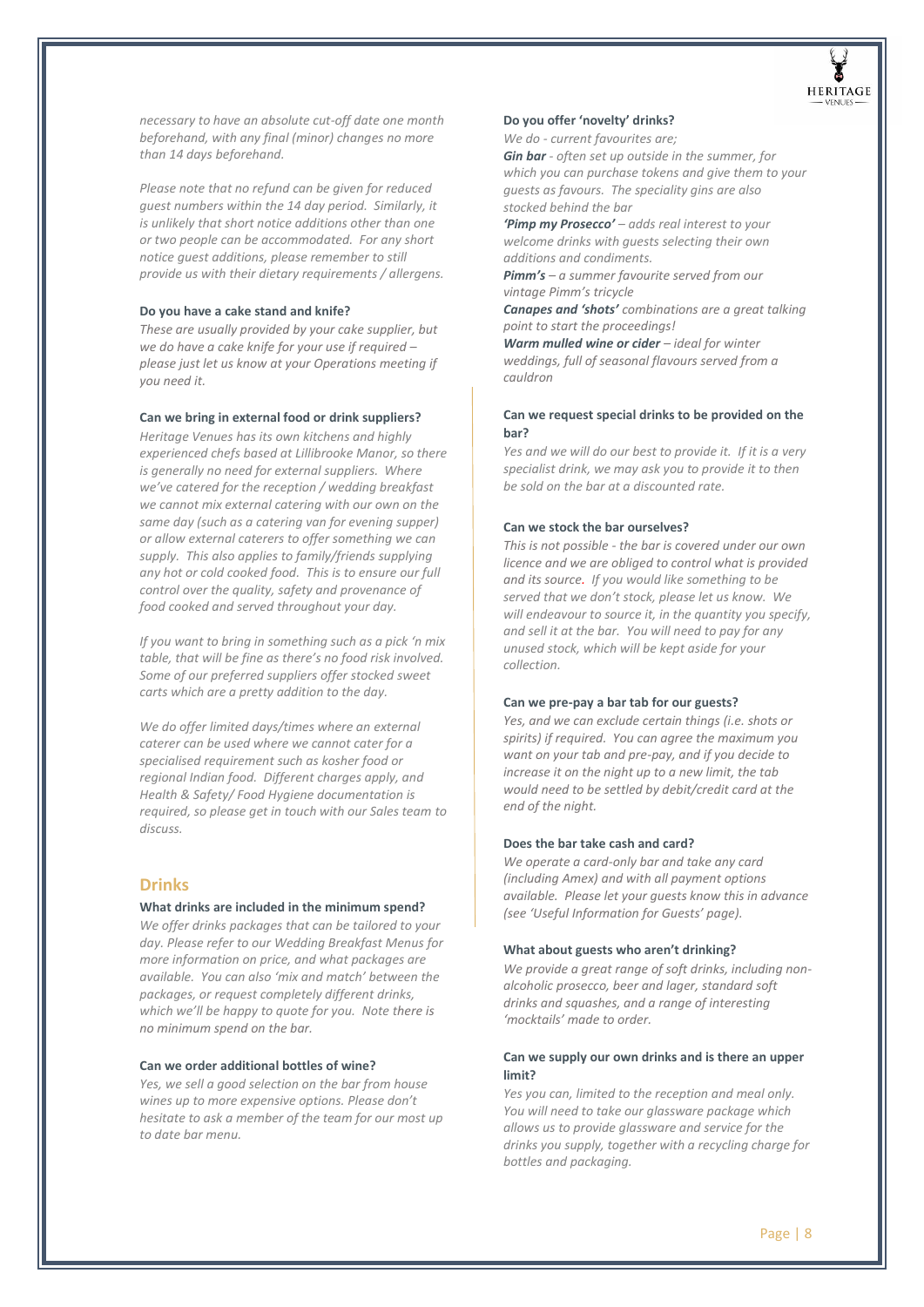

*You can provide drinks for reception, table wine for meal service and toast. Upper limits match those we supply in our own drinks packages, which are more than adequate allowances:* 

- *Two glasses per person at the drink reception*
- *Half a bottle of wine per person for the meal*
- *One toast drink per person*
- *Plus any soft drinks you would like to bring*

*Once tables are cleared after the meal, no alcohol brought in by you can be consumed. Any bottles unopened at that time will be securely stored for you to take home at the end of the event, together with corks / lids from the used bottles. You may not bring your own beer or lager to be served during the meal. All drinks provided by yourselves must be approved by us in advance to ensure responsible drinking under our license, and we can advise you on quantities. Please discuss your plans with us before you make any purchases.* 

## **Can we provide alcoholic favours?**

*Alcoholic favours are not allowed to help us ensure responsible drinking, and also to prevent potential access by children when put out on the tables.* 

# **What happens with all the bottles and boxes if I provide my own drink?**

*If you choose to supply your own drink as above, there is also a recycling charge to cover disposal of all your empty bottles and packaging. A recycling charge is made in tandem with our glassware package to cover the cost of bottle and packaging disposal.* 

# <span id="page-8-0"></span>**Lost Property**

#### **What happens to my belongings after my event?**

*Any items left behind by yourselves after your event will be placed into the Engine House by our staff ready for collection the following morning, either by yourselves, friends, family or suppliers. Cake or perishables will be put into the fridge in the service area off the Engine House.* 

*We are not responsible for any lost items during or after an event and all belongings are left at your own risk. We recommend you take precious or high value items away with you on the night.* 

*In the event you discover anything missing from your belongings, please report it to us immediately, ensuring the best chance of recovery before the next event. Please though check with your immediate party first, since most items thought to be missing have actually been collected by someone else 99% of the time!* 

*Note that we discard anything left on site one month after the event date.* 

# <span id="page-8-1"></span>**Insurance**

# **Do we need wedding insurance?**

*We strongly recommend you include this within your budget and purchase insurance when you book your venue. Your wedding is a big financial commitment, and things can unfortunately go wrong. There's a great deal of advice and information online about what you'll need and why, and available policies. We recommend you obtain a reputable comprehensive insurance that includes both Public and Personal Liability.* 

## **Does Heritage Venues Ltd have its own Public Liability and other Insurance?**

*Yes, we are a fully compliant business with all necessary insurances, and highest food hygiene standards (5 star rating).* 

# **Guest and Supplier Information**

<span id="page-8-2"></span>The following pages contain useful information for your guests, which we'd recommend you share with them. The information for suppliers is very important – please forward it as soon as you book them. If they are not our *approved suppliers, they need to supply the details to us well in advance so we can check and approve them to work at the venue.* 

*We hope you've found these FAQs helpful.*

*If you have any other questions, please don't hesitate to ask. Call us: 01628 609040 Email us: [info@heritagevenues.com](mailto:info@heritagevenues.com)*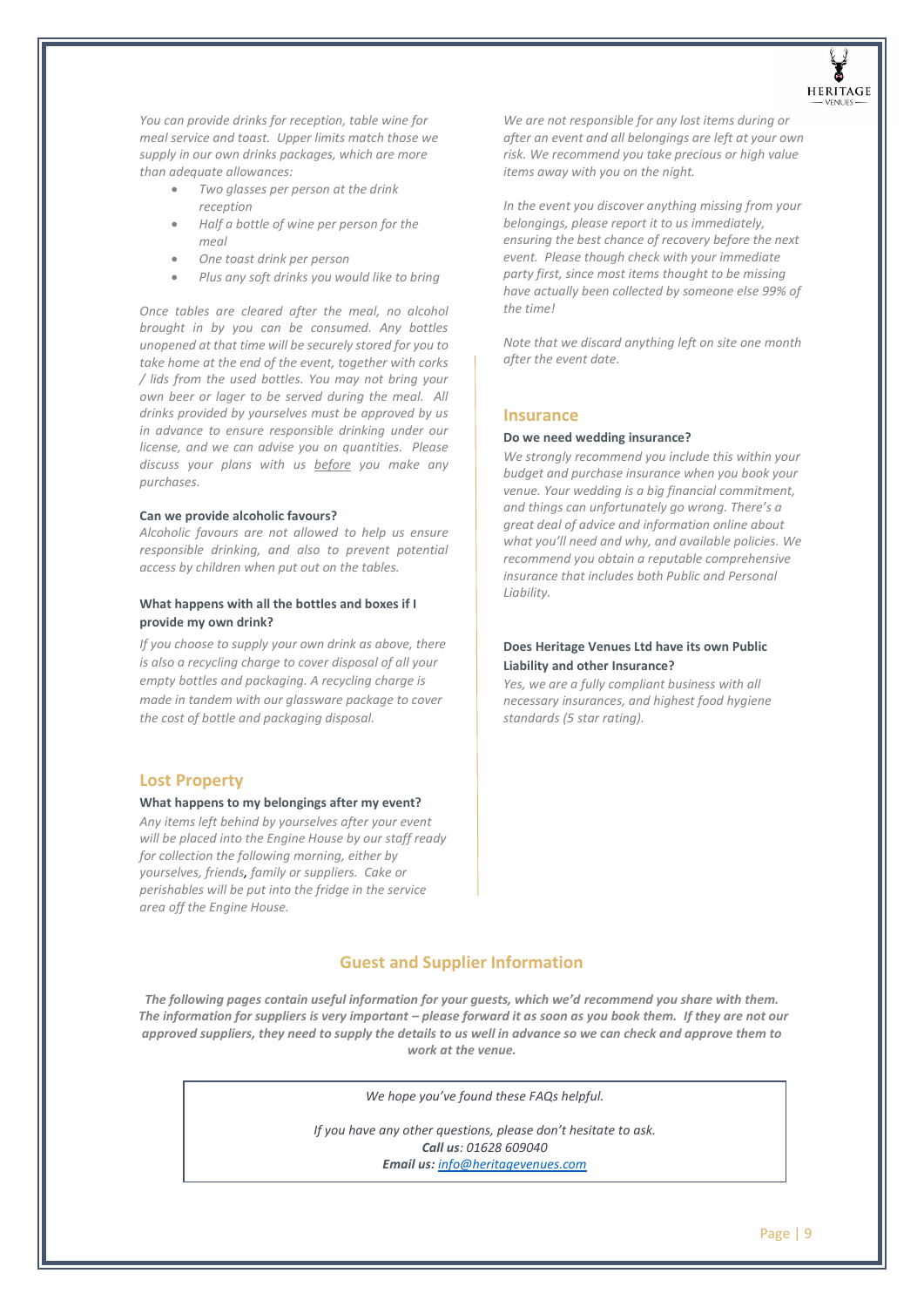

# **Useful information for Guests**

# **For a Sneak Peek at the Venue**

Full details with extensive photos and reviews can be found on the web site [http://lillibrookemanor,](http://lillibrookemanor/) as well as regular posts and reviews on social media.

# **Accommodation**

Click on the link for hotels close to the venue. When booking online or by phone please quote reference MP7GC for special offer prices. <https://www.hotelmap.com/pro/MP7GC> Also see a group self-catering offer for a longer stay in the area on the Lillibrooke web site: [https://lillibrookemanor.co.uk/weddings/preferred](https://lillibrookemanor.co.uk/weddings/preferred-wedding-suppliers#accommodation)[wedding-suppliers#accommodation](https://lillibrookemanor.co.uk/weddings/preferred-wedding-suppliers#accommodation)

# **Travel By Car**

- From the M4 take junction 8/9 for High Wycombe and Maidenhead.
- At the roundabout take the exit for A404(M) heading to High Wycombe/Henley & Maidenhead.
- Take the first exit, Junction 9a, towards Cox Green/ White Waltham.
- At the 1st roundabout, take the 2nd exit onto Shoppenhangers Road.
- At the 1st roundabout, take the 1st exit onto Cox Green Road. Follow the road round to the right onto Ockwells Road.
- Follow for around 0.6 miles Lillibrooke Manor is on the left at the very end of Ockwells Road

# **Sat Nav Warning!**

- Please use postcode **SL6 3AD** in your Sat Nav to ensure arrival at the main drive
- To exit after the event please follow the exit signs to the open side gate in the car park the main drive gates are locked at 10.30pm
- If you book a car or local taxi company to collect you after 10.30pm, please instruct them to collect you from the side gate – from either Shoppenhangers Road or Ockwells Road, take the first left entrance on Woodlands Park Road, then first left again through the gates.

If guests wish to leave cars overnight they are more than welcome to. We just ask that they are collected without fail between 8am-10am the following day, after which the gates will either be locked, or another event will be in progress!

# **Travel By Train**

- Regular fast trains from London Paddington take approximately 20 minutes to get to Maidenhead check timetables for this service.
- The station is a short taxi journey (c 2 miles) from Lillibrooke Manor.

# **Children**

Lillibrooke's relaxed atmosphere and open spaces are ideal for children, and we love to see them enjoying themselves. We are child friendly rather than childproof though, so please ensure they are supervised at all times, and that they don't stray into vehicles or out of bound areas.

# **Allergens**

While every care is taken by our highly trained kitchen team, please note we cannot guarantee there will be no cross contamination during preparation and service.

# **Bar**

<span id="page-9-0"></span>We operate a card-only bar and no cash is held on site. We take all cards (including Amex), using all payment options.